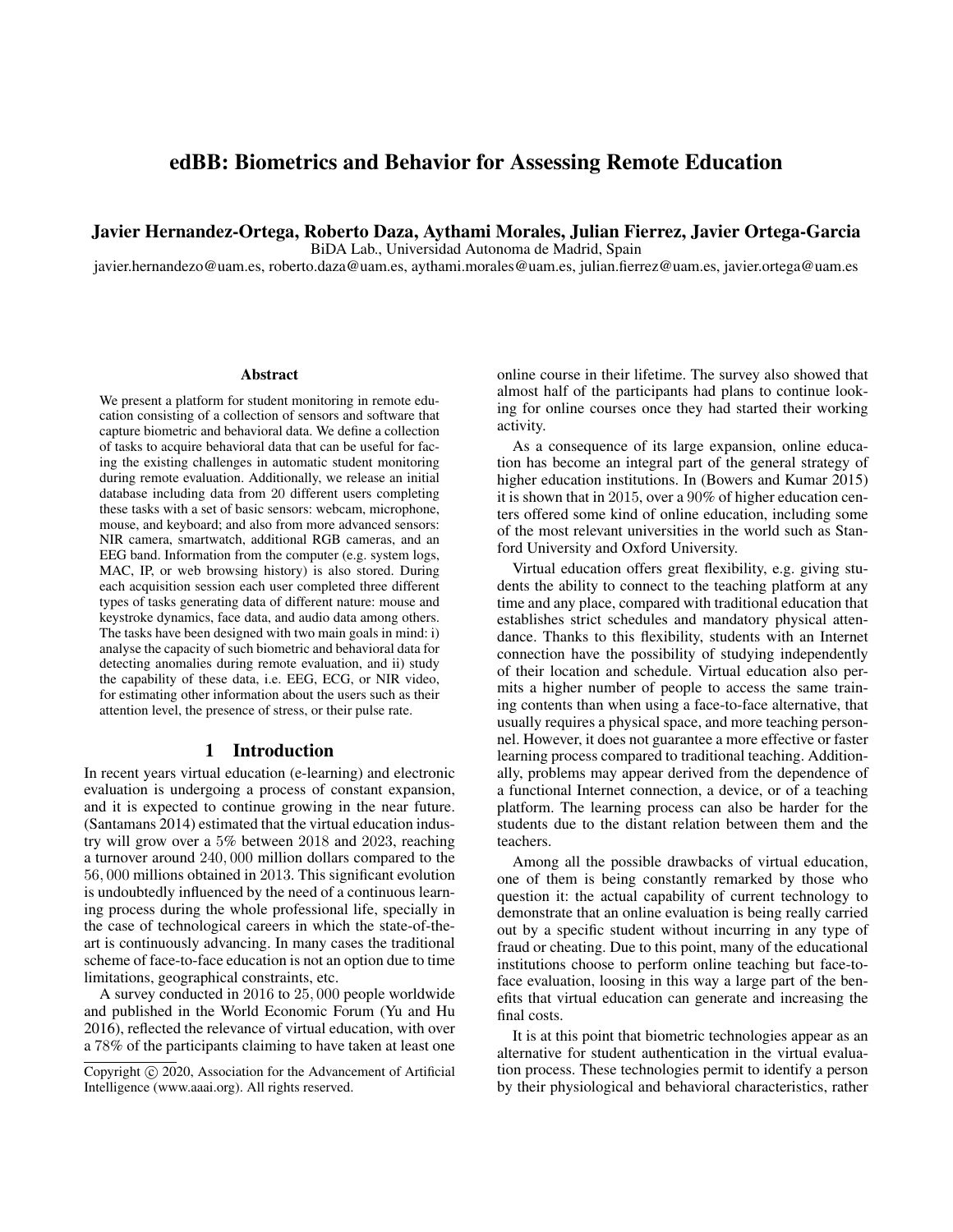than by other methods such as a password or an ID card that could be used by another person for performing student impersonation (Hadid et al. 2015).

The contributions of this work are: i) we present a survey of state-of-the-art biometric and behavioral technologies with potential applicability to student monitoring (based on Human-Computer Interaction); ii) we present a student monitoring platform for e-learning consisting of a collection of sensors and software that capture state-of-the-art biometrics and behavioral data; and iii) we have designed a series of tasks associated to 5 challenges that served us to collect a database that will be available for the research community<sup>1</sup>; iv) we have released an initial subset of that database including signals from 16 sensors captured from 20 different users.

The rest of this paper is organized as follows: Section 2 summarizes works related to trustworthy online evaluation. Section 3 introduces Behavioral Biometrics and their application to virtual evaluation. Section 4 describes the proposed monitoring platform, i.e. its architecture, and the different acquisition tasks. Section 5 explains the proposed evaluation challenges and the acquired database. Finally, concluding remarks and future work are drawn in Section 6.

#### 2 Related Works

A number of solutions have been recently proposed for reliable and trustworthy online evaluations. A first approach consists in using a special software installed on the students' computer that is connected through the Internet to the Learning Management System (LMS) of the educational institution. This type of software is responsible of controlling that the student does not execute unauthorized actions during the evaluation, e.g. opening restricted applications, web connections, closing the evaluation software before completing the exam, using keyboard shortcuts, making screenshots, etc. This software usually offers encryption mechanisms to guarantee the privacy and security of students. Examples of these services are Safe Exam Browser (Mondal and Bours 2017) (a browser based on a lite version of Firefox), and Secure Exams (a browser that protects the integrity of any web-based exam). However, from a pedagogical point of view, this type of control may have negative effects on students, possibly leading to high stress levels that can affect the test results (Bailey, Okolica, and Peterson 2014; Martín-Albo et al. 2016). In addition, this type of approach has the drawback of not being able to verify the identity of the student that is taking the exam/evaluation.

Another option is the use of online supervisors. This approach allows students to take exams from their computer while being monitored in real time by a remote supervisor using tools like the webcam, the microphone, desktop monitoring, etc. The biggest drawback of this alternative is its lack of scalability, since supervisors are needed in real time; the lack of privacy (since most of the time supervisors are people far from the academic field, coming from an external company); and its high cost. Some examples of these online services are Kryterion, ProctorU, and Pearson VUE.

The previous alternatives do not guarantee a reliable online evaluation (due to the lack of authentication) and scalability at the same time. At this point, biometric technologies arise as a solution to create a reliable and scalable online evaluation system. An early proof of their potential can be seen in the Coursera platform, which uses biometric traits such as keystroke dynamics (Morales, Fierrez, and others 2016) for authenticating students who are enrolled in their official certifications.

One of the most important projects for developing an online evaluation platform using biometric technologies is the EU project called TeSLA, which is currently in its testing phase. Identification and authentication in TeSLA is performed using keystroke dynamics, facial recognition, and voice recognition among other traits. The results obtained by TeSLA in the preliminary tests performed at the Technical University of Sofia are very favorable (Baró-Solé et al. 2018; Ivanova et al. 2019), achieving an Equal Error Rate (EER) of 1.1% when using face recognition, an EER of 8.85% with voice recognition, and an EER ca. 2% for keystroke biometrics.

## 3 Behavioral Biometrics for Student Monitoring based on HCI

Behavioral biometrics refers to those biometric traits revealing distinctive user behaviors and mannerisms when performing specific actions (Jain, Nandakumar, and Ross 2016). Behavioral biometrics characteristics can be acquired almost transparently to the users, being less invasive than other methodologies, thanks to Human-Computer Interaction (HCI) (Salah et al. 2013; Shrobe, Shrier, and Pentland 2018).

The interaction between humans (the users) and computers generates data with patterns affected by: human characteristics (e.g. attitude, emotional state, neuromotor and cognitive abilities); sensor characteristics (e.g. ergonomics, precision), and task characteristics (e.g. easy of use, design, usefulness). Modelling the user behavior using information from heterogeneous data is an ongoing challenge with applications in a variety of fields such as security, e-health, gaming, and education. Behavioral biometrics have been used to model inner human features like cognition or motor cortex skills. The literature of behavioral biometrics is large and includes different traits like keystroking, mouse dynamics (Chen, Anderson, and Sohn 2001), handwriting patterns (Tolosana et al. 2017), touchpad interaction, and stylometry. Here we briefly describe the main data streams that can be considered for monitoring the student behavior based on biometric information:

- Camera and Microphone: These are two of the most common sensors in HCI, and also for user authentication. They can take photos, videos, or record voice and sounds. However, their capacity to collect personal information without the user being aware can be perceived as intrusive sometimes.
- Keystroke dynamics: Keystroke data is widely used since it is easy to acquire in a transparent setup. Results

<sup>1</sup>Available at GitHub: https://github.com/BiDAlab/edBBdb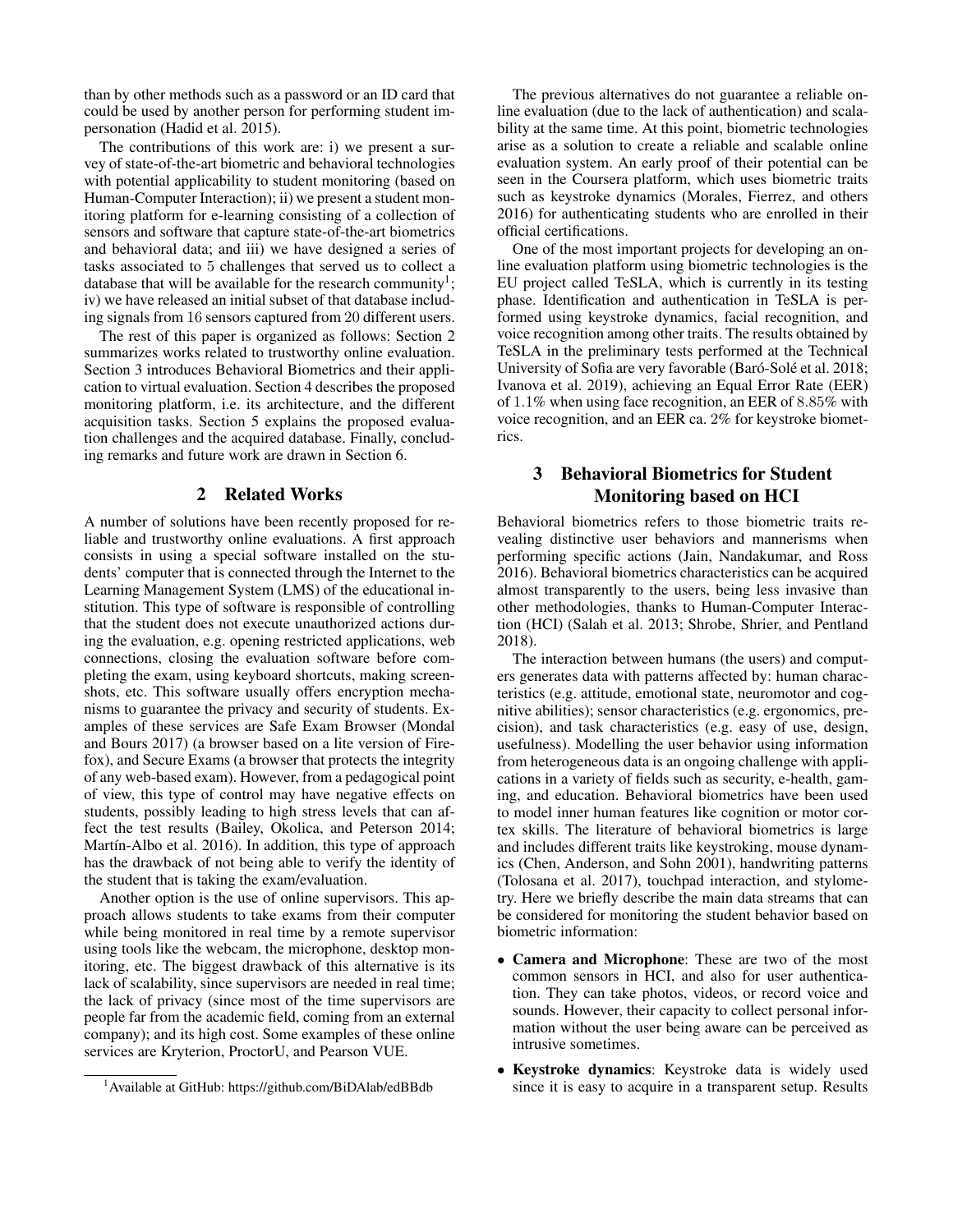are promising in challenging tasks such as user recognition using either free text (i.e. typing any kind of text (Tappert et al. 2012)), or fixed text (Morales, Fierrez, and others 2016) (i.e. typing a prefixed text like passwords).

- Stylometry: Stylometry is defined as the study of the linguistic styles of users in order to determine the authorship of texts. In (Stewart et al. 2011; Locklear et al. 2014) the authors proposed stylometry-based features to improve keystroke user recognition. The results suggested that while keystroke biometrics operates at an automatic neuromotor control level, stylometry biometrics operates at a higher cognitive level where both words and syntaxlevel units are involved.
- Mouse dynamics and gaze: Mouse dynamics are affected by the specific neuromotor characteristics of each user. In (Ahmed and Traore 2007) and (Gamboa, Fred, and Jain 2007) researchers explored features obtained from mouse tasks for user recognition. Their results achieved up to 95% of authentication accuracy. Besides, mouse dynamics are usually combined with keystroke information in continuous authentication schemes (Mondal and Bours 2017; Fierrez et al. 2018). In addition, in (Chen, Anderson, and Sohn 2001), the authors studied the relationship between eye gaze position and mouse cursor position on a computer screen during web browsing, and suggested that there exist regular patterns of eye/mouse movements associated to the characteristics of the motor cortex system of each user.
- Wearables: In recent years, the use of wearable devices has proliferated in people's daily lives (Hill 2015). This category includes smartwatches, smartbands, and clothes with sensors, as well as smartphones, since these ones are often carried by users inside their pockets or handbags. Thanks to their popularization, obtaining continuous data about the users' activity and physiology is possible almost at any time. The data available in this case include: GPS location, gyroscope, accelerometer, heart rate data, blood pressure, body temperature, etc. Knowing these metrics, many other parameters can be estimated or even predicted, such as the level of attention, stress, or users' vigilance (Hammerla, Halloran, and Plötz 2016).

Additionally to the sensors that capture biometric information, in HCI there are other data that can help to know more about the users, their activity, and the computers they are using:

• Digital Context: This category includes information about the usage of applications, e.g. the web browser, and also information about the computer itself (MAC adress, IP address, system logs, etc.)

Computer information such as system logging, or the IP and MAC addresses can be useful for detecting impersonation attacks or other hacking techniques. These attacks can be performed both from student's side and also externally, and they can be used for cheating in an online evaluation, and also for accessing to sensitive information.

• Screen Monitoring: The information being displayed on the screen can be captured at any moment in a transparent

manner. This data can be used to know if an application is opened/closed, or which task is actually being performed at the computer. This knowledge can be useful for monitoring students during a virtual evaluation in which the use of some applications may be forbidden or restricted. The screen data can be also correlated with other information like eye-gaze, head pose, and mouse tracking among others (Cheung and Peng 2015).

The behavioral biometrics literature demonstrates that most of the previous sensors and data streams can be used not only for authentication in the virtual evaluation scenario, but also for modelling other human features (e.g. cognitive functions, neuromotor skills, physiological signals, and human behaviors/routines) during the interaction.

### 4 edBBplat: A Platform of Biometrics and Behavior for Remote Education

### 4.1 Sensors

Table 1 shows the sensors and the types of data captured by the platform. The data was acquired after designing a set of activities for the users to complete.

The acquisition setup consisted of the next components (see Figure 1):

- 3 individual **RGB cameras** (frontal, side, and cenital), and 1 Intel Real-Sense (model D435i), which is composed by 1 RGB and 2 Near Infrared sensors, and which also computes also depth images combining its 3 image channels.
- A Huawei Watch 2 that captures pulse information in real time and has also accelerometer, magnetometer, and gyroscope; useful to measure the arm movements.
- An **EEG** headset by NeuroSky that captures 3 channels of electroencephalogram information. These data can be employed to know the focus level, stress, vigilance, etc. of the students.
- A Personal Computer with Microsoft Windows 10 OS, a microphone to acquire audio, a regular keyboard, a mouse, and a screen. The computer is employed both to complete the tasks and also to acquire the screen data, the mouse and keyboard dynamics, audio information during the evaluation, and several types of metadata (e.g. logging, app and web history, IP and MAC addresses, etc.)

A summary of all the sensors and the types of information that have been acquired can be seen in Table 1. We have divided the sensors in three categories according to their availability in common remote education scenarios:

- Basic sensors: Frontal camera, keystroke, mouse, screen, and microphone. These are sensors typically available in a traditional desktop computer setup.
- Advanced sensors: IR cameras, smartwatch, EEG band. They provide biometric signals related with the emotional state of the student. These sensors are not normally available in a traditional setup.
- Extra sensors: cenital and side cameras. They provide a general outlook of the scene.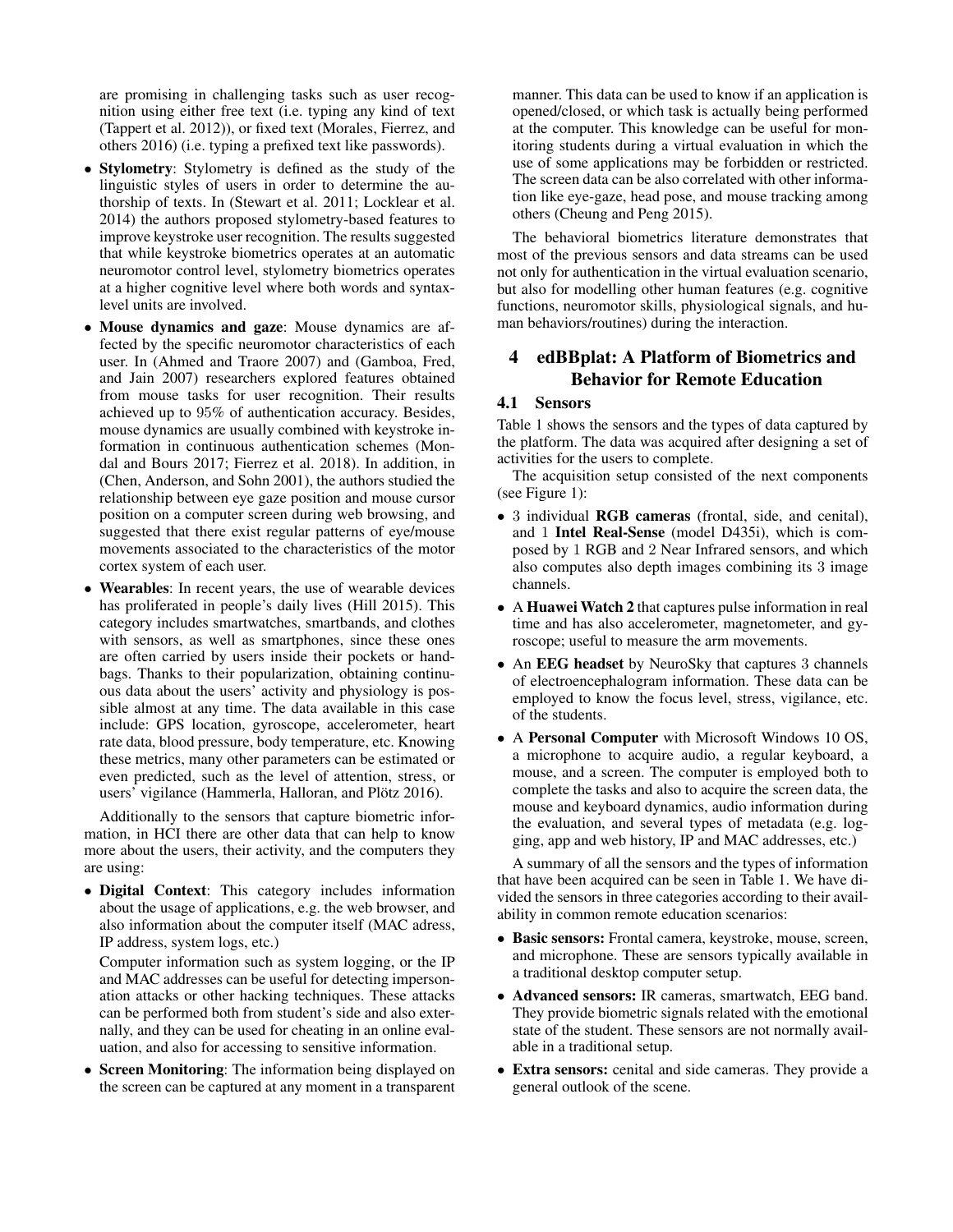| <b>Information Type</b>   | <b>Sensors</b>                                               | <b>Sampling Rate</b>            | <b>Features</b>                                                                                                                                                                                                 |
|---------------------------|--------------------------------------------------------------|---------------------------------|-----------------------------------------------------------------------------------------------------------------------------------------------------------------------------------------------------------------|
| Video                     | 4 RGB cameras<br>2 Infrared cameras<br>1 Depth camera        | $20 \text{ Hz} - 30 \text{ Hz}$ | MP4 files with codec H264                                                                                                                                                                                       |
| <b>Desktop Video</b>      | Screen                                                       | 1 Hz.                           | MP4 file with codec H264                                                                                                                                                                                        |
| Audio                     | Microphone                                                   | 8000 Hz                         | Uncompressed WAV files                                                                                                                                                                                          |
| <b>Keystroke</b>          | Keyboard                                                     | $12 \text{ Hz}$                 | Keyboard events:<br>Keypress and key release events                                                                                                                                                             |
| <b>Mouse Dynamics</b>     | Mouse                                                        | 895 Hz                          | Mouse events:<br>Move, press/release, drag and drop and mouse wheel spin                                                                                                                                        |
| <b>EEG</b>                | Band                                                         | $1$ Hz                          | Power Spectrum Density of five frequency bands.<br>Level of attention (from 0 to 100) and eye blink strength                                                                                                    |
| <b>Pulse and Inertial</b> | SmartWatch:<br>PPG, Gyroscope<br>Accelerometer, Magnetometer | $200$ Hz                        | Timestamps and data from the pulse and<br>the inertial sensors (accelerometer, gyroscope, magnetometer)                                                                                                         |
| <b>Context Data</b>       | Student, Computer, Server                                    | <b>NA</b>                       | Computer name, private IP, public IP, MAC, OS, architecture<br>keyboard language, screen resolution, free memory,<br>main memory, start time and finish time of the test<br>time in each homework, test answers |

Table 1: Sensors and data captured by the evaluation monitoring system. In this paper, in order to acquire a dataset of biometric and non biometric data, each student has completed several challenges/tasks.

### 4.2 Tasks

The activities designed to conform the database consist of 8 different tasks that can be categorized in the following three groups:

- Enrollment form: Its target consists in obtaining personal data of the users such as their name and surname, ID number, nationality, e-mail address, etc. This form is designed to acquire different events such as the mouse dynamics, clicks, mouse wheel, keyboard use, etc.
- Writing questions: These comprehend questions that require a complex interaction from the user. They are oriented to measure the students' cognitive abilities under different situations such as: solving logical problems, describing images, crosswords, finding differences, etc. Additionally, some activities have been designed to induce different states of emotions to the participants, e.g. stress or nervousness. These altered states are highly relevant when working with physiological and biological signals.
- **Multiple choice questions**: These are questions aimed to detect the students' attention and focus levels. Since multiple choice exams are largely used in online assessment platforms to evaluate their students, including these in our evaluation was essential.

The questions are selected from popular riddles and they present different levels of difficulty. The interface is designed to ensure data from different nature: free text typing (writing questions), fixed text typing (enrollment form), mouse movement (multiple choice questions), visual attention (describing images and finding differences), etc.

### 5 Database and Challenges

The initial subset of the full database that is released with the present paper is composed by 20 users captured under

controlled laboratory conditions during one session<sup>2</sup>. The enrollment form includes demographic information from the user (age, gender, right-handed or left-handed). Additionally, we provide the performance (accuracy and time) achieved by each user in each specific task. Together with the raw data obtained from the sensors, the database includes information processed to better understand and model the student behavior. This information is obtained using stateof-the-art algorithms:

- Head Pose: head pose (pitch, roll, and yaw) is estimated from the frontal webcam using the algorithm proposed in (Ruiz, Chong, and Rehg 2018).
- Mental State: attention and meditation is estimated from the EEG signals according to the method developed by NeuroSky. The attention indicates the intensity of mental "focus". The value ranges from 0 to 100. The attention level increases when a student focuses on a single thought or an external object, and decreases when distracted. The meditation indicates the level of mental relaxation. The value ranges from 0 to 100, and increases when users relax the mind and decreases when they are uneasy or stressed.
- Face Biometrics: size of the face (related to the distance to the front webcam) and authentication score are provided using the face detection algorithm proposed in (Zhang et al. 2016) and the face authentication model (Cao and others 2018).

Figure 1 shows an example of the information captured during the execution of the tasks.

We have designed an acquisition protocol incorporating all sensors presented in Section 4.1 and tasks presented in Section 4.2. Some of the sensors are used to capture the groundtruth for the different challenges proposed. We propose 5 challenges related to the monitorization of different

<sup>2</sup>Available at GitHub: https://github.com/BiDAlab/edBBdb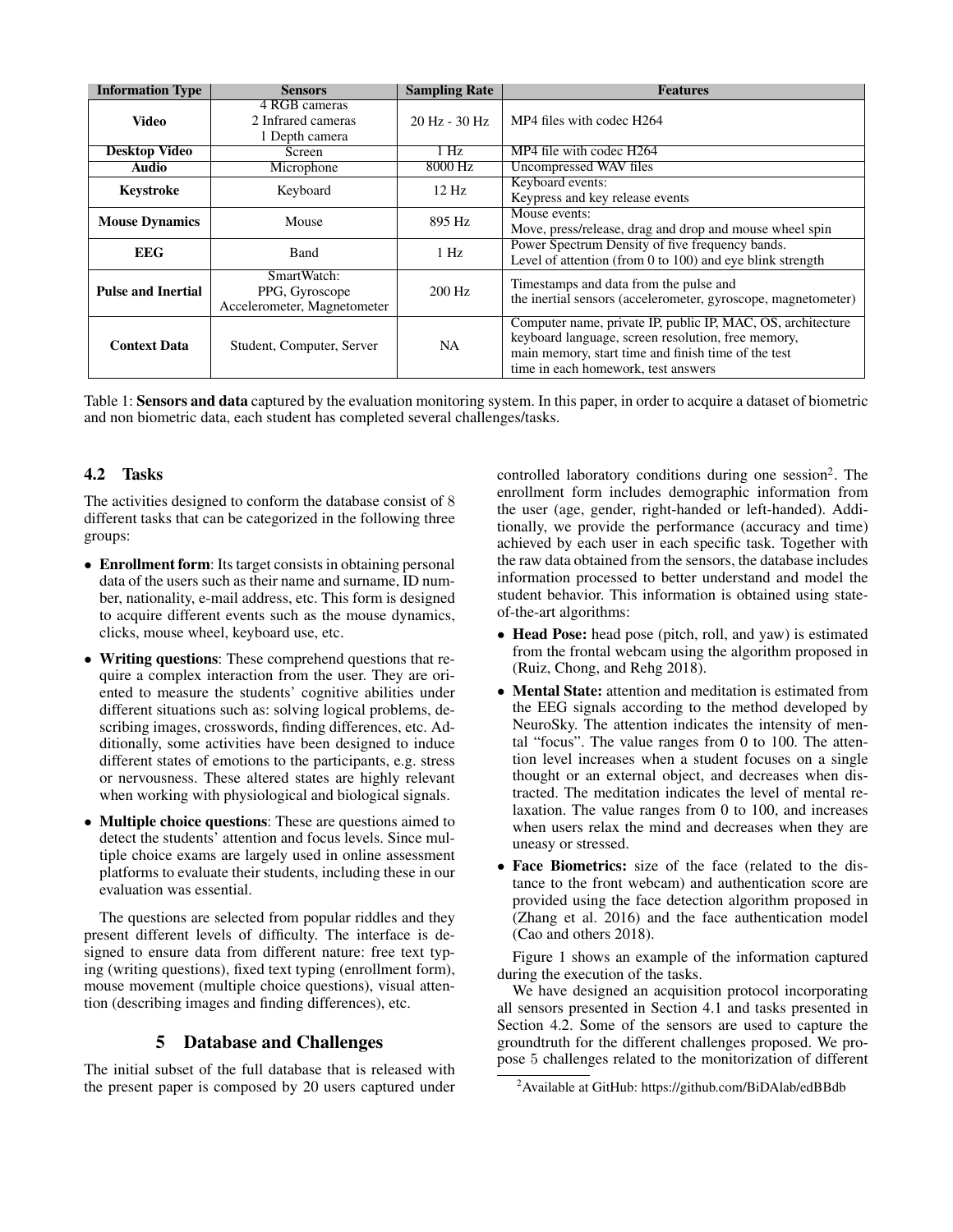

Figure 1: Example of the information captured with the edBB platform. Note that not all signals are included in the figure. Sensors included in the figure: front webcam, IR camera, depth camera, side and zenital camera, head pose features estimated from the frontal webcam, EEG signal obtained from the band, heart rate from the smartwatch, mouse velocities, keyboard events, and microphone signal.

behaviors relevant for e-learning platforms. For each challenge, we propose target and input data. The goal is to train new artificial intelligence models capable of predicting the target from the input data. The 5 challenges proposed are (also available in the GitHub mentioned before):

- Challenge 1 Attention Estimation: an estimation of the attention level of the students during the execution of elearning tasks is a very valuable resource. We propose to estimate the band signals (level of attention) from patterns captured from the basic sensors. The head pose and gaze estimation from the webcam, together with the mouse and keystroke dynamics can be used to predict attention of the students. *Target:* attention level obtained from the band signals. *Input:* front webcam video, mouse, and keystroke sequences.
- Challenge 2 Anomalous Behavior Detection: the detection of non-allowed behaviors during the execution of evaluation tasks is an important challenge necessary to improve the trustworthiness in e-learning platforms. Ten users were instructed to perform non-allowed activities during the execution of the tasks. These activities comprise the use of material/resources with the correct responses to the questions. We propose the use of a smartphone as a non-allowed resource. These users try to hide the smartphone in their pockets. These events are labelled with a timestamp that identify the exact period when cheating really occurred.. We propose to use the basic sensors to detect these events. *Target:* detection of nonallowed events. *Input:* front webcam video, microphone, mouse, and keystroke dynamics.
- Challenge 3 Performance Prediction: each task is evaluated and the performance is measured in terms of accuracy (percentage of correct responses) and time spent to complete the task. We propose to estimate the performance of the student using both basic and advance sensors. *Target:* accuracy. *Basic Input:* front webcam video, mouse, and keystroke. *Advanced Input:* basic sensors plus pulse and EEC band signals.
- Challenge 4 User Authentication: student authentication is a critical step in a e-learning platforms. All users complete the same tasks, including the enrollment form that contains personal data. Data is anonymized but an ID number is provided to identify data from each user. The dataset is rich in biometric patterns useful for authentication (face, keystroke, mouse). *Target:* identity of the student. *Basic Input:* front webcam video, mouse, and keystroke dynamics. *Advanced Input:* IR cameras, smartwatch sensors, EEG band.
- Challenge 5 Pulse Estimation: the pulse is highly related to the emotional state and stress level of the students. In this challenge, we propose to estimate the pulse from the smartwatch using the front camera. Alternatively, the IR cameras can be used to analyse the potential of these sensors. *Target:* pulse of the student. *Basic Input:* front webcam video. *Advanced Input:* IR cameras.

### 6 Conclusion and Future Work

In this paper, we have: i) discussed the application of behavioral biometrics for remote education, ii) presented a platform of biometrics and behavior for this application, iii) de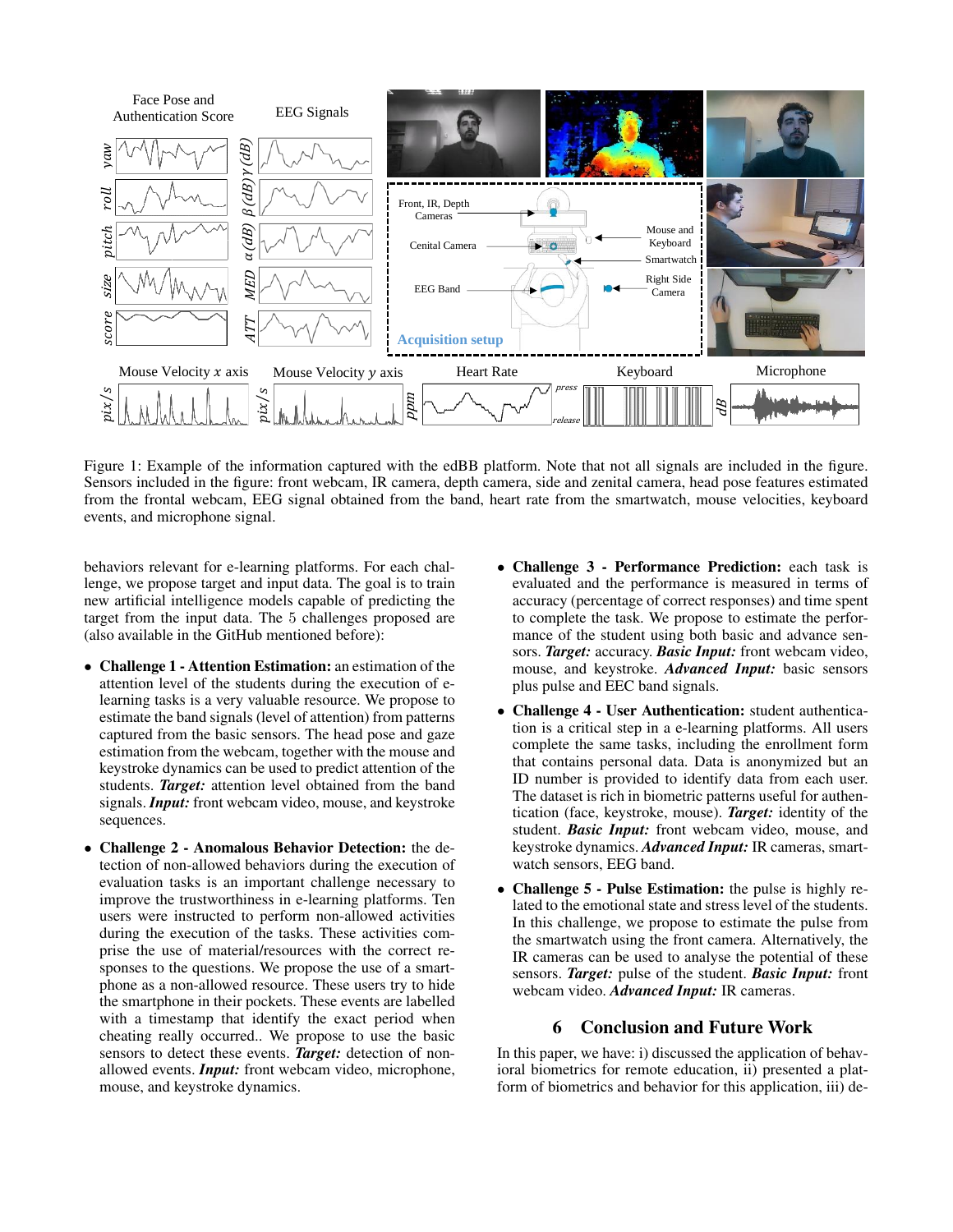signed a series of tasks and challenges for acquiring biometric and behavioral data including HCI information during virtual evaluations, and iv) presented a subset of the database currently being captured with data both from basic sensors (those typically present in remote education), and also from advanced sensors (e.g. NIR camera, smartwatch, EEG band, etc.)

Biometric and Behavior information can be used to look for anomalies during the evaluation process, e.g. attempts to cheat, and also to extract other information from the users such as their stress level, their attention level, or even their pulse rate.

The configuration of the acquisition setup consisted of the sensors that are usually found during an online evaluation: a RGB webcam, a microphone, a mouse, a keyboard, and the computer. We also added some advanced sensors not present so often: a smartwatch, an EEG band, a NIR camera, and also additional RGB cameras.

The released subset of data contains tasks performed by 20 users during one single session. During each acquisition session, the users had to complete different tasks: an enrollment form, multiple choice questions, and writing questions. Each one of these tasks is designed to capture different information from users such as mouse dynamics, keystroke dynamics, face data, audio, or EEG data.

Student monitoring during virtual evaluation presents several challenges, including: the detection of anomalies that may happen during evaluation, attention estimation, anomalous behavior detection, performance prediction, user authentication, and pulse estimation. We have designed our data acquisition with all these challenges in mind, for example by instructing the users to perform non-allowed activities during the tasks (useful for anomalous behavior detection).

For future work, we expect to extend the database with more users, tasks, and acquisition sessions. Adding different tasks and challenges will help us to detect other types of anomalies, and also to get more information about those currently defined.

Additionally, we are developing a framework for automatically checking the presence of anomalies in the data from a real evaluation, and generating a final report. This report will highlight if anything is happening during the evaluation and when it is occurring. This report will help the review process of virtual evaluations, increasing the reliability of the process and reducing the need for reviewing staff, saving time and costs.

Finally, we also plan to employ the data from both the basic and advanced sensors for studying how other factors such as the stress level, the focus level, or the pulse rate affect to the students' performance during their evaluation. This information may be also useful for its application in other research topics such as health monitoring (Castrillon et al. 2019).

#### 7 Acknowledgments

This work has been supported by projects BIBECA (RTI2018-101248-B-I00 MINECO/FEDER) and Bio-Guard (Ayudas Fundacion BBVA a Equipos de Investigacion Cientifica 2017); and by Universidad Autonoma de Madrid.

### References

Ahmed, A. A. E., and Traore, I. 2007. A new biometric technology based on mouse dynamics. *IEEE Trans. on Dependable and Secure Computing* 4(3):165–179.

Bailey, K. O.; Okolica, J. S.; and Peterson, G. L. 2014. User identification and authentication using multi-modal behavioral biometrics. *Computers & Security* 43:77–89.

Baró-Solé, X.; Guerrero-Roldan, A. E.; Prieto-Blázquez, J.; Rozeva, A.; Marinov, O.; Kiennert, C.; Rocher, P.-O.; and Garcia-Alfaro, J. 2018. Integration of an adaptive trustbased e-assessment system into virtual learning environments—the TeSLA project experience. *Internet Technology Letters* 1(4):e56.

Bowers, J., and Kumar, P. 2015. Students' perceptions of teaching and social presence: A comparative analysis of face-to-face and online learning environments. *Int. Journal of Web-Based Learning and Teaching Technologies* 10(1):27–44.

Cao, Q., et al. 2018. VGGFace2: A dataset for recognising faces across pose and age.

Castrillon, R.; Acien, A.; Orozco-Arroyave, J.; Morales, A.; Vargas, J.; Vera-Rodriguez, R.; Fierrez, J.; Ortega-Garcia, J.; and Villegas, A. 2019. Characterization of the Handwriting Skills as a Biomarker for Parkinson Disease. In *IEEE Int. Conf. on Automatic Face & Gesture Recognition (FG)*.

Chen, M. C.; Anderson, J. R.; and Sohn, M. H. 2001. What can a mouse cursor tell us more?: correlation of eye/mouse movements on web browsing. In *ACM Ext. Abs. on Human Factors in Computing Systems*, 281–282.

Cheung, Y.-m., and Peng, Q. 2015. Eye gaze tracking with a web camera in a desktop environment. *IEEE Trans. on Human-Machine Systems* 45(4):419–430.

Fierrez, J.; Morales, A.; Vera-Rodriguez, R.; and Camacho, D. 2018. Multiple Classifiers in Biometrics. Part 1: Fundamentals and Review. *Information Fusion* 44:57–64.

Gamboa, H.; Fred, A.; and Jain, A. 2007. Webbiometrics: User verification via web interaction. In *Biometrics Symposium*. IEEE.

Hadid, A.; Evans, N.; Marcel, S.; and Fierrez, J. 2015. Biometrics systems under spoofing attack: an evaluation methodology and lessons learned. *IEEE Signal Processing Magazine* 32(5):20–30.

Hammerla, N. Y.; Halloran, S.; and Plötz, T. 2016. Deep, convolutional, and recurrent models for human activity recognition using wearables. *arXiv preprint:1604.08880*.

Hill, C. 2015. Wearables–the future of biometric technology? *Biometric Technology Today* 2015(8):5–9.

Ivanova, M.; Bhattacharjee, S.; Marcel, S.; Rozeva, A.; and Durcheva, M. 2019. Enhancing Trust in eAssessment - the TeSLA System Solution. *arXiv preprint:1905.04985*.

Jain, A. K.; Nandakumar, K.; and Ross, A. 2016. 50 years of biometric research: Accomplishments, challenges, and opportunities. *Pattern Recognition Letters* 79:80–105.

Locklear, H.; Govindarajan, S.; Sitová, Z.; Goodkind, A.; Brizan, D. G.; Rosenberg, A.; Phoha, V. V.; Gasti, P.; and